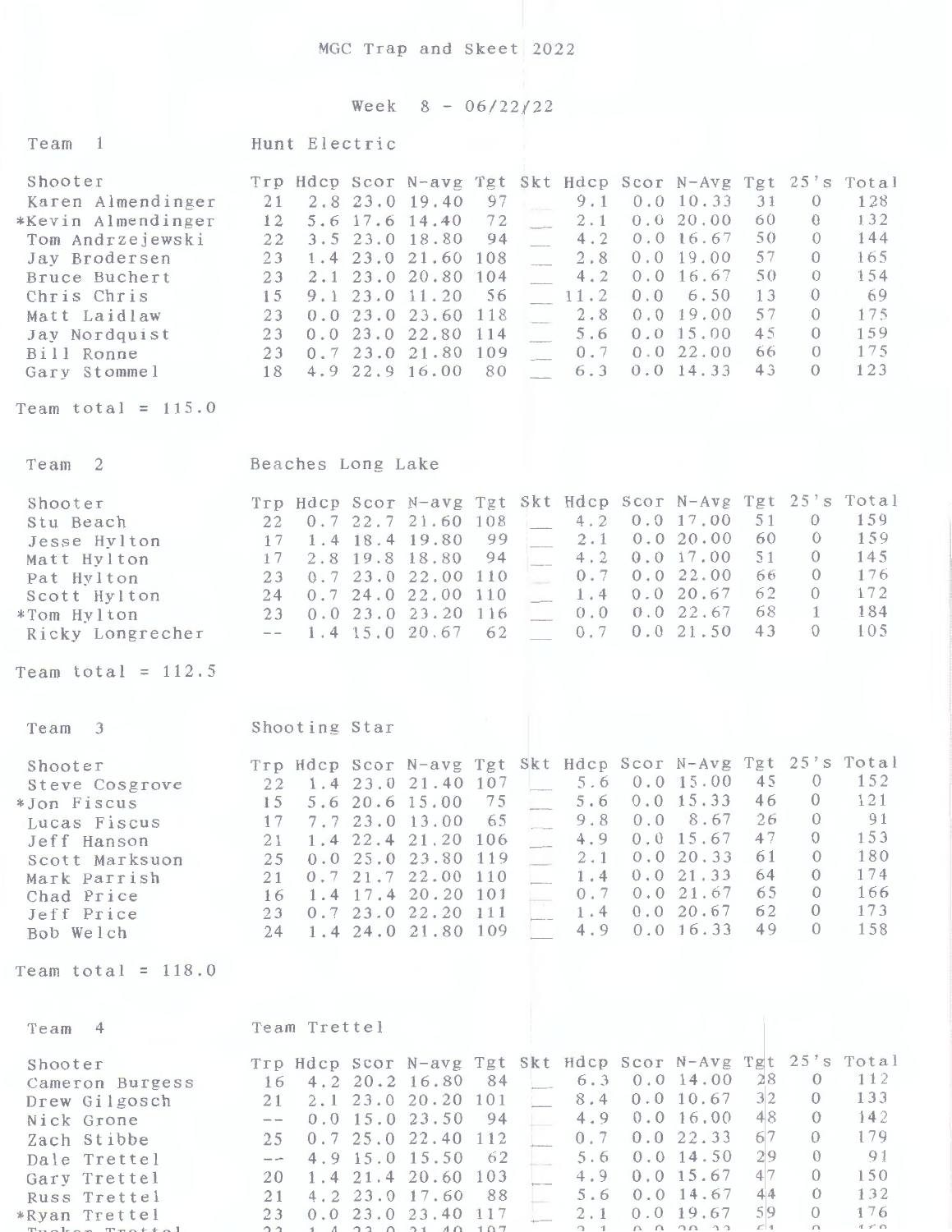Team total =  $11^{\circ}$ .0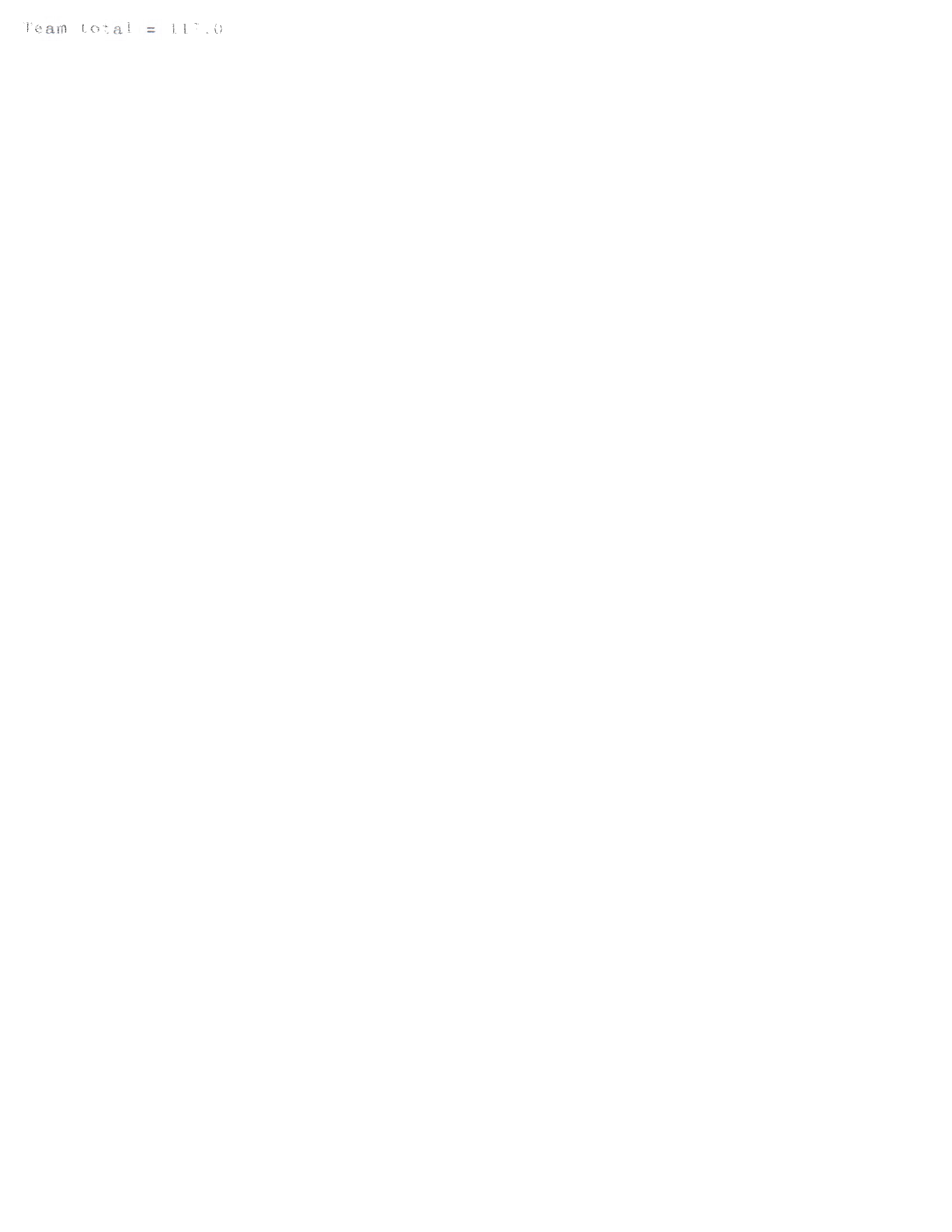## Week  $8 - 06/22/22$

| Team 5                                                                                                                                                                                                               | North Country Tire                                                                                                                                                                                                                   |                                                                                                               |                                                                       |                                                                                                                                         |                                                                                                                                                                                                                                                                                                                                              |
|----------------------------------------------------------------------------------------------------------------------------------------------------------------------------------------------------------------------|--------------------------------------------------------------------------------------------------------------------------------------------------------------------------------------------------------------------------------------|---------------------------------------------------------------------------------------------------------------|-----------------------------------------------------------------------|-----------------------------------------------------------------------------------------------------------------------------------------|----------------------------------------------------------------------------------------------------------------------------------------------------------------------------------------------------------------------------------------------------------------------------------------------------------------------------------------------|
| Shooter<br>Jarrod Baadsgaard<br>*John Baadsgaard<br>Tianna Baadsgaard<br>Caroline Cunningham<br>Jason Gray<br>Dylan Kleinsasser<br>Brian Norman<br>Nick Peterson<br>Chad Ramsey<br>Jim Riley<br>Team total = $114.1$ | 2.8 23.0 19.20<br>22<br>18<br>$1.4$ 19.4 20.20<br>2.1<br>20<br>6.3 19.3 13.60<br>13<br>$1.4$ 17.4 20.00<br>16<br>21<br>2.8 23.0 19.00<br>0.023.022.60<br>23<br>2.8<br>21<br>3.5 17.5 17.20<br>14<br>4.2 21.2 17.00<br>17             | 96<br>101<br>22.1 19.60<br>98<br>68<br>100<br>95<br>113<br>23.0 19.20<br>96<br>86<br>85                       | 4.2<br>4.2<br>12.6<br>10.5<br>4.9<br>4.9<br>5.6<br>10.5<br>4.9<br>2.8 | 0.0 17.33<br>0.017.00<br>0.0<br>4.67<br>0.0<br>8.00<br>0.0 16.00<br>0.0 16.00<br>$0.0$ 14.67<br>0.0<br>8.33<br>0.0 16.00<br>$0.0$ 18.67 | Trp Hdcp Scor N-avg Tgt Skt Hdcp Scor N-Avg Tgt 25's Total<br>52<br>148<br>$\theta$<br>152<br>51<br>$\Omega$<br>112<br>14<br>$\Omega$<br>92<br>24<br>$\theta$<br>48<br>148<br>$\theta$<br>48<br>143<br>$\theta$<br>44<br>157<br>$\left( \right)$<br>25<br>121<br>$\left( \right)$<br>32<br>118<br>$\Omega$<br>56<br>141<br>$\theta$          |
|                                                                                                                                                                                                                      |                                                                                                                                                                                                                                      |                                                                                                               |                                                                       |                                                                                                                                         |                                                                                                                                                                                                                                                                                                                                              |
| Team 6                                                                                                                                                                                                               | MBUSA                                                                                                                                                                                                                                |                                                                                                               |                                                                       |                                                                                                                                         |                                                                                                                                                                                                                                                                                                                                              |
| Shooter<br>Bruce Halverson<br>*Scot Hopper<br>John Huser<br>Steve Klein<br>Kody Samuelson<br>Jim Vaughn<br>Jimmy Vaughn<br>Eric Wahl                                                                                 | 0.0 15.0<br>$\sim$<br>1.4 15.0 20.67<br>$-\,-$<br>0.017.022.80<br>17<br>0.723.022.50<br>23<br>$0.0$ 15.0 23.00<br>$-\,-$<br>0.021.022.60<br>21<br>25<br>$0.7$ 15.0 21.50<br>$- -$                                                    | 0.00<br>$\overline{0}$<br>62<br>114<br>45<br>46<br>113<br>0.0 25.0 23.20 116<br>86                            | 0.0<br>0.0<br>0.0<br>2.1<br>4.2<br>2.8<br>5.6<br>1.4                  | 0.00<br>0.0<br>0.0<br>0.00<br>23.67<br>0.0<br>0.0 20.00<br>0.0 16.50<br>0.019.33<br>$0.0$ 14.67<br>0.0 20.67                            | Trp Hdcp Scor N-avg Tgt Skt Hdcp Scor N-Avg Tgt 25's Total<br>$\theta$<br>$\theta$<br>$\theta$<br>$\theta$<br>62<br>$\theta$<br>$\mathbf{1}$<br>185<br>71<br>20<br>65<br>$\Omega$<br>33<br>79<br>$\Omega$<br>58<br>171<br>$\theta$<br>44<br>160<br>$\Omega$<br>148<br>62<br>$\Omega$                                                         |
| Team total = $101.0$                                                                                                                                                                                                 |                                                                                                                                                                                                                                      |                                                                                                               |                                                                       |                                                                                                                                         |                                                                                                                                                                                                                                                                                                                                              |
| -7<br>Team                                                                                                                                                                                                           | Last of DOM                                                                                                                                                                                                                          |                                                                                                               |                                                                       |                                                                                                                                         |                                                                                                                                                                                                                                                                                                                                              |
| Shooter<br>*Rich Blaido<br>Richard C Blaido<br>Mark Colombo<br>Tony Colombo<br>Carter Kraus<br>Dave Krech<br>Nathan Nathan<br>Gordon Schue<br>Kent Stepan<br>Nick Svenddal<br>Team total = $115.1$                   | 20<br>0.7 15.0 21.75<br>$\overline{\phantom{a}}$<br>$9.1$ 15.0<br>$7.0$ 15.0<br>--<br>3.5<br>24.0<br>24<br>5.6 23.0 15.40<br>18<br>20<br>$2 \cdot 1$<br>22.1<br>7.0 23.0 13.40<br>17<br>2.8 21.8 19.00<br>19<br>2.1 23.0 20.80<br>23 | 1.4 21.4 20.60 103<br>87<br>9.50<br>19<br>25<br>12.50<br>95<br>19.00<br>77<br>101<br>20.20<br>67<br>95<br>104 | 1.4<br>0.0<br>$0.0$<br>3.5<br>7.7<br>4.9<br>4.2<br>0.0<br>$0.0$       | 2.8 0.0 19.00<br>0.021.00<br>0.00<br>0.0<br>0.00<br>0.0<br>0.0 18.33<br>0.0 12.33<br>0.0 16.00<br>0.0 16.67<br>0.023.00<br>0.025.00     | Trp Hdcp Scor N-avg Tgt Skt Hdcp Scor N-Avg Tgt 25's Total<br>57<br>$\theta$<br>160<br>63<br>150<br>$\overline{0}$<br>19<br>$\theta$<br>$\theta$<br>25<br>$\mathbf{0}$<br>$\theta$<br>55<br>$\theta$<br>150<br>37<br>114<br>$\theta$<br>48<br>149<br>$\theta$<br>117<br>50<br>$\Omega$<br>69<br>164<br>$\theta$<br>129<br>25<br>$\mathbf{1}$ |
|                                                                                                                                                                                                                      |                                                                                                                                                                                                                                      |                                                                                                               |                                                                       |                                                                                                                                         |                                                                                                                                                                                                                                                                                                                                              |
| Team 8<br>Shooter<br>Mike Buckman<br>Nick Nagel<br>Dan Osborne<br>Charles Porter<br>Harrison Porter<br>Max Porter                                                                                                    | No Plug Thugs<br>18<br>7.0 15.0 13.25<br>$\overline{\phantom{m}}$<br>4.9 23.0 16.20<br>19<br>2.8 21.8 18.60<br>19<br>3.5 15.0 17.75<br>$ -$<br>1.4 16.4 19.40<br>15                                                                  | 1.4 19.4 20.40 102<br>53<br>81<br>93<br>71<br>97                                                              | 7.7<br>11.2<br>9.8<br>7.7<br>11.2<br>5.6                              | 0.011.50<br>$0.0$<br>7.00<br>9.00<br>0.0<br>11.67<br>0.0<br>6.50<br>0.0<br>0.014.67                                                     | Trp Hdcp Scor N-avg Tgt Skt Hdcp Scor N-Avg Tgt 25's Total<br>125<br>23<br>$\theta$<br>67<br>14<br>$\mathbf{0}$<br>27<br>$\theta$<br>108<br>35<br>128<br>0<br>84<br>13<br>$\theta$<br>141<br>44<br>$\theta$                                                                                                                                  |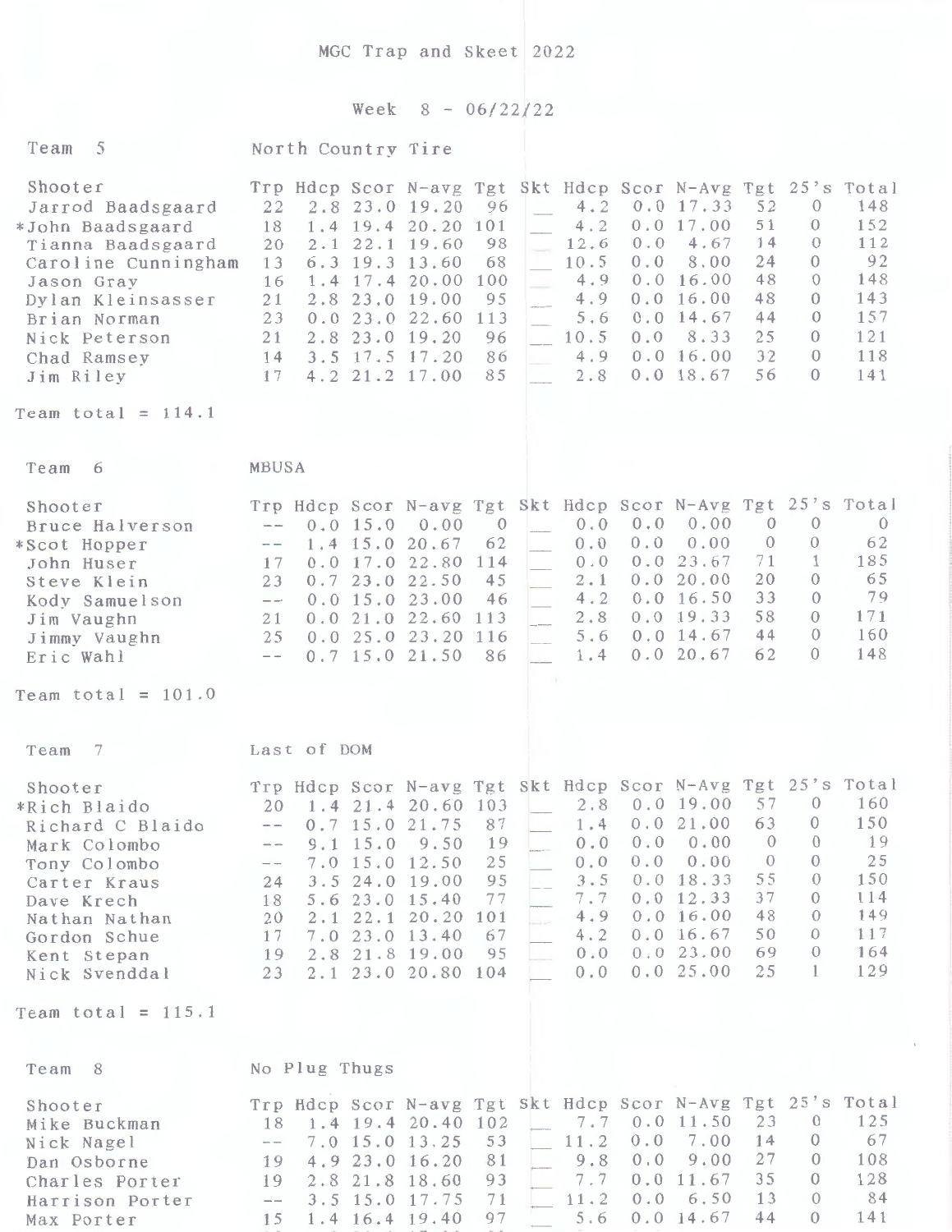Team total =  $103.6$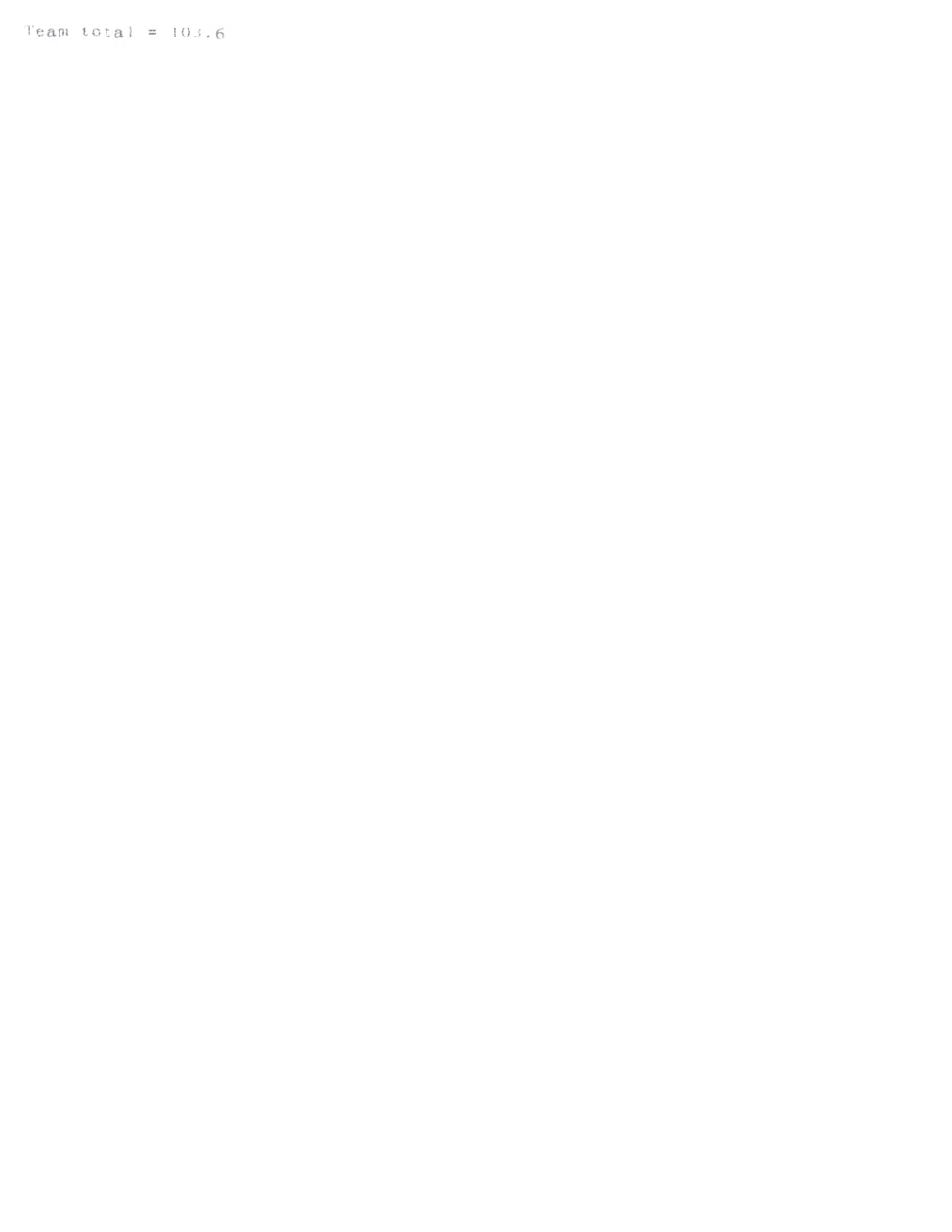## Individual Standings

| e.<br>Shooting Star<br>22.50 23.80 20.33<br>8<br>180<br>119<br>61<br>$\mathbf{1}$<br>Scott Marksuon<br>Team Trettel<br>22.37 22.40 22.33<br>8<br>$\mathbf{1}$<br>179<br>112<br>67<br>Zach Stibbe<br>$\mathbf{2}$<br>Team Trettel<br>8<br>59<br>22.00 23.40 19.67<br>176<br>117<br>Ryan Trettel<br>Beaches Long Lak<br>22.00 22.00 22.00<br>8<br>110<br>66<br>176<br>Pat Hylton<br>e<br>Hunt Electric<br>8<br>57<br>21.88 23.60 19.00<br>175<br>118<br>Matt Laidlaw<br>8<br>Hunt Electric<br>21.88 21.80 22.00<br>175<br>109<br>66<br>Bill Ronne<br>Shooting Star<br>21.75 22.00 21.33<br>8<br>110<br>64<br>174<br>Mark Parrish<br>8<br>Shooting Star<br>21.62 22.20 20.67<br>111<br>62<br>173<br>Jeff Price<br>Beaches Long Lak<br>21.50 22.00 20.67<br>8<br>172<br>110<br>62<br>Scott Hylton<br>e<br>MBUSA<br>21.37 22.60 19.33<br>8<br>113<br>58<br>171<br>Jim Vaughn<br>Team Trettel<br>21.00 21.40 20.33<br>8<br>$\mathbf{1}$<br>168<br>107<br>61<br>Tucker Trettel<br>Shooting Star<br>20.75 20.20 21.67<br>8<br>101<br>65<br>166<br>Chad Price<br>Hunt Electric<br>8<br>57<br>20.62 21.60 19.00<br>$\mathbf{1}$<br>165<br>108<br>Jay Brodersen<br>Last of DOM<br>20.50 19.00 23.00<br>8<br>95<br>69<br>164<br>Kent Stepan<br>8<br>MBUSA<br>20.00 23.20 14.67<br>1<br>116<br>44<br>160<br>Jimmy Vaughn<br>Last of DOM<br>20.00 20.60 19.00<br>8<br>57<br>160<br>103<br>Rich Blaido<br>8<br>Beaches Long Lak<br>19.87 21.60 17.00<br>108<br>51<br>159<br>Stu Beach<br>e<br>Hunt Electric<br>19.87 22.80 15.00<br>8<br>1<br>45<br>159<br>114<br>Jay Nordquist<br>Beaches Long Lak<br>8<br>19.87 19.80 20.00<br>60<br>159<br>99<br>Jesse Hylton<br>e<br>Shooting Star<br>19.75 21.80 16.33<br>8<br>109<br>49<br>158<br>Bob Welch<br>North Country Ti<br>8<br>19.62 22.60 14.67<br>$\mathbf{1}$<br>113<br>157<br>44<br>Brian Norman<br>re<br>Hunt Electric<br>8<br>19.25 20.80 16.67<br>154<br>104<br>50<br>Bruce Buchert<br>$\,$ 8 $\,$<br>Shooting Star<br>19.12 21.20 15.67<br>153<br>47<br>106<br>Jeff Hanson<br>North Country Ti<br>8<br>19.00 20.20 17.00<br>152<br>101<br>51<br>John Baadsgaard<br>re<br>Shooting Star<br>19.00 21.40 15.00<br>8<br>107<br>45<br>152<br>Steve Cosgrove<br>$\boldsymbol{7}$<br>Last of DOM<br>21.43 21.75 21.00<br>87<br>150<br>63<br>Richard C Blaido<br>8<br>Last of DOM<br>18.75 19.00 18.33<br>95<br>55<br>150<br>Carter Kraus<br>Team Trettel<br>18.75 20.60 15.67<br>8<br>150<br>103<br>47<br>Gary Trettel<br>Last of DOM<br>18.62 20.20 16.00<br>8<br>149<br>101<br>48<br>Nathan Nathan<br>North Country Ti<br>8<br>18.50 20.00 16.00<br>148<br>100<br>48<br>Jason Gray<br>re<br>North Country Ti<br>8<br>18.50 19.20 17.33<br>96<br>52<br>148<br>Jarrod Baadsgaard<br>re<br>MBUSA<br>7<br>21.14 21.50 20.67<br>148<br>86<br>62<br>Eric Wahl<br>Beaches Long Lak<br>18.12 18.80 17.00<br>8<br>94<br>51<br>145<br>Matt Hylton<br>е<br>Hunt Electric<br>18.00 18.80 16.67<br>8<br>144<br>94<br>50<br>Tom Andrzejewski<br>North Country Ti<br>8<br>17.87 19.00 16.00<br>95<br>48<br>143<br>Dylan Kleinsasser<br>re<br>Team Trettel<br>7<br>20.29 23.50 16.00<br>48<br>142<br>94<br>Nick Grone<br>North Country Ti<br>8<br>17.62 17.00 18.67<br>56<br>141<br>85<br>Jim Riley<br>re<br>No Plug Thugs<br>8<br>17.62 19.40 14.67<br>44<br>97<br>141<br>Max Porter<br>Team Trettel<br>8<br>16.62 20.20 10.67<br>133<br>32<br>101<br>Drew Gilgosch<br>$\,$ $\,$<br>Hunt Electric<br>16.50 14.40 20.00<br>132<br>72<br>60<br>Kevin Almendinger<br>8<br>Team Trettel<br>16.50 17.60 14.67<br>88<br>132<br>44<br>Russ Trettel<br>Last of DOM<br>6<br>21.50 20.80 25.00<br>129<br>104<br>25<br>$\mathbf{I}$<br>Nick Svenddal | Shooter<br>John Huser<br>Tom Hylton | 185<br>184 | 114<br>116 | 71<br>68 | Total Trp Skt Ov-Avg T-Avg S-Avg Rnds 25's Team | 23.12 22.80 23.67<br>23.00 23.20 22.67 | S<br>8 | 3<br>$\mathbf{1}$ | MBUSA<br>Beaches Long Lak |
|---------------------------------------------------------------------------------------------------------------------------------------------------------------------------------------------------------------------------------------------------------------------------------------------------------------------------------------------------------------------------------------------------------------------------------------------------------------------------------------------------------------------------------------------------------------------------------------------------------------------------------------------------------------------------------------------------------------------------------------------------------------------------------------------------------------------------------------------------------------------------------------------------------------------------------------------------------------------------------------------------------------------------------------------------------------------------------------------------------------------------------------------------------------------------------------------------------------------------------------------------------------------------------------------------------------------------------------------------------------------------------------------------------------------------------------------------------------------------------------------------------------------------------------------------------------------------------------------------------------------------------------------------------------------------------------------------------------------------------------------------------------------------------------------------------------------------------------------------------------------------------------------------------------------------------------------------------------------------------------------------------------------------------------------------------------------------------------------------------------------------------------------------------------------------------------------------------------------------------------------------------------------------------------------------------------------------------------------------------------------------------------------------------------------------------------------------------------------------------------------------------------------------------------------------------------------------------------------------------------------------------------------------------------------------------------------------------------------------------------------------------------------------------------------------------------------------------------------------------------------------------------------------------------------------------------------------------------------------------------------------------------------------------------------------------------------------------------------------------------------------------------------------------------------------------------------------------------------------------------------------------------------------------------------------------------------------------------------------------------------------------------------------------------------------------------------------------------------------------------------------------------------------------------------------------------------------------------------------------------------------------------------------------------|-------------------------------------|------------|------------|----------|-------------------------------------------------|----------------------------------------|--------|-------------------|---------------------------|
|                                                                                                                                                                                                                                                                                                                                                                                                                                                                                                                                                                                                                                                                                                                                                                                                                                                                                                                                                                                                                                                                                                                                                                                                                                                                                                                                                                                                                                                                                                                                                                                                                                                                                                                                                                                                                                                                                                                                                                                                                                                                                                                                                                                                                                                                                                                                                                                                                                                                                                                                                                                                                                                                                                                                                                                                                                                                                                                                                                                                                                                                                                                                                                                                                                                                                                                                                                                                                                                                                                                                                                                                                                                               |                                     |            |            |          |                                                 |                                        |        |                   |                           |
|                                                                                                                                                                                                                                                                                                                                                                                                                                                                                                                                                                                                                                                                                                                                                                                                                                                                                                                                                                                                                                                                                                                                                                                                                                                                                                                                                                                                                                                                                                                                                                                                                                                                                                                                                                                                                                                                                                                                                                                                                                                                                                                                                                                                                                                                                                                                                                                                                                                                                                                                                                                                                                                                                                                                                                                                                                                                                                                                                                                                                                                                                                                                                                                                                                                                                                                                                                                                                                                                                                                                                                                                                                                               |                                     |            |            |          |                                                 |                                        |        |                   |                           |
|                                                                                                                                                                                                                                                                                                                                                                                                                                                                                                                                                                                                                                                                                                                                                                                                                                                                                                                                                                                                                                                                                                                                                                                                                                                                                                                                                                                                                                                                                                                                                                                                                                                                                                                                                                                                                                                                                                                                                                                                                                                                                                                                                                                                                                                                                                                                                                                                                                                                                                                                                                                                                                                                                                                                                                                                                                                                                                                                                                                                                                                                                                                                                                                                                                                                                                                                                                                                                                                                                                                                                                                                                                                               |                                     |            |            |          |                                                 |                                        |        |                   |                           |
|                                                                                                                                                                                                                                                                                                                                                                                                                                                                                                                                                                                                                                                                                                                                                                                                                                                                                                                                                                                                                                                                                                                                                                                                                                                                                                                                                                                                                                                                                                                                                                                                                                                                                                                                                                                                                                                                                                                                                                                                                                                                                                                                                                                                                                                                                                                                                                                                                                                                                                                                                                                                                                                                                                                                                                                                                                                                                                                                                                                                                                                                                                                                                                                                                                                                                                                                                                                                                                                                                                                                                                                                                                                               |                                     |            |            |          |                                                 |                                        |        |                   |                           |
|                                                                                                                                                                                                                                                                                                                                                                                                                                                                                                                                                                                                                                                                                                                                                                                                                                                                                                                                                                                                                                                                                                                                                                                                                                                                                                                                                                                                                                                                                                                                                                                                                                                                                                                                                                                                                                                                                                                                                                                                                                                                                                                                                                                                                                                                                                                                                                                                                                                                                                                                                                                                                                                                                                                                                                                                                                                                                                                                                                                                                                                                                                                                                                                                                                                                                                                                                                                                                                                                                                                                                                                                                                                               |                                     |            |            |          |                                                 |                                        |        |                   |                           |
|                                                                                                                                                                                                                                                                                                                                                                                                                                                                                                                                                                                                                                                                                                                                                                                                                                                                                                                                                                                                                                                                                                                                                                                                                                                                                                                                                                                                                                                                                                                                                                                                                                                                                                                                                                                                                                                                                                                                                                                                                                                                                                                                                                                                                                                                                                                                                                                                                                                                                                                                                                                                                                                                                                                                                                                                                                                                                                                                                                                                                                                                                                                                                                                                                                                                                                                                                                                                                                                                                                                                                                                                                                                               |                                     |            |            |          |                                                 |                                        |        |                   |                           |
|                                                                                                                                                                                                                                                                                                                                                                                                                                                                                                                                                                                                                                                                                                                                                                                                                                                                                                                                                                                                                                                                                                                                                                                                                                                                                                                                                                                                                                                                                                                                                                                                                                                                                                                                                                                                                                                                                                                                                                                                                                                                                                                                                                                                                                                                                                                                                                                                                                                                                                                                                                                                                                                                                                                                                                                                                                                                                                                                                                                                                                                                                                                                                                                                                                                                                                                                                                                                                                                                                                                                                                                                                                                               |                                     |            |            |          |                                                 |                                        |        |                   |                           |
|                                                                                                                                                                                                                                                                                                                                                                                                                                                                                                                                                                                                                                                                                                                                                                                                                                                                                                                                                                                                                                                                                                                                                                                                                                                                                                                                                                                                                                                                                                                                                                                                                                                                                                                                                                                                                                                                                                                                                                                                                                                                                                                                                                                                                                                                                                                                                                                                                                                                                                                                                                                                                                                                                                                                                                                                                                                                                                                                                                                                                                                                                                                                                                                                                                                                                                                                                                                                                                                                                                                                                                                                                                                               |                                     |            |            |          |                                                 |                                        |        |                   |                           |
|                                                                                                                                                                                                                                                                                                                                                                                                                                                                                                                                                                                                                                                                                                                                                                                                                                                                                                                                                                                                                                                                                                                                                                                                                                                                                                                                                                                                                                                                                                                                                                                                                                                                                                                                                                                                                                                                                                                                                                                                                                                                                                                                                                                                                                                                                                                                                                                                                                                                                                                                                                                                                                                                                                                                                                                                                                                                                                                                                                                                                                                                                                                                                                                                                                                                                                                                                                                                                                                                                                                                                                                                                                                               |                                     |            |            |          |                                                 |                                        |        |                   |                           |
|                                                                                                                                                                                                                                                                                                                                                                                                                                                                                                                                                                                                                                                                                                                                                                                                                                                                                                                                                                                                                                                                                                                                                                                                                                                                                                                                                                                                                                                                                                                                                                                                                                                                                                                                                                                                                                                                                                                                                                                                                                                                                                                                                                                                                                                                                                                                                                                                                                                                                                                                                                                                                                                                                                                                                                                                                                                                                                                                                                                                                                                                                                                                                                                                                                                                                                                                                                                                                                                                                                                                                                                                                                                               |                                     |            |            |          |                                                 |                                        |        |                   |                           |
|                                                                                                                                                                                                                                                                                                                                                                                                                                                                                                                                                                                                                                                                                                                                                                                                                                                                                                                                                                                                                                                                                                                                                                                                                                                                                                                                                                                                                                                                                                                                                                                                                                                                                                                                                                                                                                                                                                                                                                                                                                                                                                                                                                                                                                                                                                                                                                                                                                                                                                                                                                                                                                                                                                                                                                                                                                                                                                                                                                                                                                                                                                                                                                                                                                                                                                                                                                                                                                                                                                                                                                                                                                                               |                                     |            |            |          |                                                 |                                        |        |                   |                           |
|                                                                                                                                                                                                                                                                                                                                                                                                                                                                                                                                                                                                                                                                                                                                                                                                                                                                                                                                                                                                                                                                                                                                                                                                                                                                                                                                                                                                                                                                                                                                                                                                                                                                                                                                                                                                                                                                                                                                                                                                                                                                                                                                                                                                                                                                                                                                                                                                                                                                                                                                                                                                                                                                                                                                                                                                                                                                                                                                                                                                                                                                                                                                                                                                                                                                                                                                                                                                                                                                                                                                                                                                                                                               |                                     |            |            |          |                                                 |                                        |        |                   |                           |
|                                                                                                                                                                                                                                                                                                                                                                                                                                                                                                                                                                                                                                                                                                                                                                                                                                                                                                                                                                                                                                                                                                                                                                                                                                                                                                                                                                                                                                                                                                                                                                                                                                                                                                                                                                                                                                                                                                                                                                                                                                                                                                                                                                                                                                                                                                                                                                                                                                                                                                                                                                                                                                                                                                                                                                                                                                                                                                                                                                                                                                                                                                                                                                                                                                                                                                                                                                                                                                                                                                                                                                                                                                                               |                                     |            |            |          |                                                 |                                        |        |                   |                           |
|                                                                                                                                                                                                                                                                                                                                                                                                                                                                                                                                                                                                                                                                                                                                                                                                                                                                                                                                                                                                                                                                                                                                                                                                                                                                                                                                                                                                                                                                                                                                                                                                                                                                                                                                                                                                                                                                                                                                                                                                                                                                                                                                                                                                                                                                                                                                                                                                                                                                                                                                                                                                                                                                                                                                                                                                                                                                                                                                                                                                                                                                                                                                                                                                                                                                                                                                                                                                                                                                                                                                                                                                                                                               |                                     |            |            |          |                                                 |                                        |        |                   |                           |
|                                                                                                                                                                                                                                                                                                                                                                                                                                                                                                                                                                                                                                                                                                                                                                                                                                                                                                                                                                                                                                                                                                                                                                                                                                                                                                                                                                                                                                                                                                                                                                                                                                                                                                                                                                                                                                                                                                                                                                                                                                                                                                                                                                                                                                                                                                                                                                                                                                                                                                                                                                                                                                                                                                                                                                                                                                                                                                                                                                                                                                                                                                                                                                                                                                                                                                                                                                                                                                                                                                                                                                                                                                                               |                                     |            |            |          |                                                 |                                        |        |                   |                           |
|                                                                                                                                                                                                                                                                                                                                                                                                                                                                                                                                                                                                                                                                                                                                                                                                                                                                                                                                                                                                                                                                                                                                                                                                                                                                                                                                                                                                                                                                                                                                                                                                                                                                                                                                                                                                                                                                                                                                                                                                                                                                                                                                                                                                                                                                                                                                                                                                                                                                                                                                                                                                                                                                                                                                                                                                                                                                                                                                                                                                                                                                                                                                                                                                                                                                                                                                                                                                                                                                                                                                                                                                                                                               |                                     |            |            |          |                                                 |                                        |        |                   |                           |
|                                                                                                                                                                                                                                                                                                                                                                                                                                                                                                                                                                                                                                                                                                                                                                                                                                                                                                                                                                                                                                                                                                                                                                                                                                                                                                                                                                                                                                                                                                                                                                                                                                                                                                                                                                                                                                                                                                                                                                                                                                                                                                                                                                                                                                                                                                                                                                                                                                                                                                                                                                                                                                                                                                                                                                                                                                                                                                                                                                                                                                                                                                                                                                                                                                                                                                                                                                                                                                                                                                                                                                                                                                                               |                                     |            |            |          |                                                 |                                        |        |                   |                           |
|                                                                                                                                                                                                                                                                                                                                                                                                                                                                                                                                                                                                                                                                                                                                                                                                                                                                                                                                                                                                                                                                                                                                                                                                                                                                                                                                                                                                                                                                                                                                                                                                                                                                                                                                                                                                                                                                                                                                                                                                                                                                                                                                                                                                                                                                                                                                                                                                                                                                                                                                                                                                                                                                                                                                                                                                                                                                                                                                                                                                                                                                                                                                                                                                                                                                                                                                                                                                                                                                                                                                                                                                                                                               |                                     |            |            |          |                                                 |                                        |        |                   |                           |
|                                                                                                                                                                                                                                                                                                                                                                                                                                                                                                                                                                                                                                                                                                                                                                                                                                                                                                                                                                                                                                                                                                                                                                                                                                                                                                                                                                                                                                                                                                                                                                                                                                                                                                                                                                                                                                                                                                                                                                                                                                                                                                                                                                                                                                                                                                                                                                                                                                                                                                                                                                                                                                                                                                                                                                                                                                                                                                                                                                                                                                                                                                                                                                                                                                                                                                                                                                                                                                                                                                                                                                                                                                                               |                                     |            |            |          |                                                 |                                        |        |                   |                           |
|                                                                                                                                                                                                                                                                                                                                                                                                                                                                                                                                                                                                                                                                                                                                                                                                                                                                                                                                                                                                                                                                                                                                                                                                                                                                                                                                                                                                                                                                                                                                                                                                                                                                                                                                                                                                                                                                                                                                                                                                                                                                                                                                                                                                                                                                                                                                                                                                                                                                                                                                                                                                                                                                                                                                                                                                                                                                                                                                                                                                                                                                                                                                                                                                                                                                                                                                                                                                                                                                                                                                                                                                                                                               |                                     |            |            |          |                                                 |                                        |        |                   |                           |
|                                                                                                                                                                                                                                                                                                                                                                                                                                                                                                                                                                                                                                                                                                                                                                                                                                                                                                                                                                                                                                                                                                                                                                                                                                                                                                                                                                                                                                                                                                                                                                                                                                                                                                                                                                                                                                                                                                                                                                                                                                                                                                                                                                                                                                                                                                                                                                                                                                                                                                                                                                                                                                                                                                                                                                                                                                                                                                                                                                                                                                                                                                                                                                                                                                                                                                                                                                                                                                                                                                                                                                                                                                                               |                                     |            |            |          |                                                 |                                        |        |                   |                           |
|                                                                                                                                                                                                                                                                                                                                                                                                                                                                                                                                                                                                                                                                                                                                                                                                                                                                                                                                                                                                                                                                                                                                                                                                                                                                                                                                                                                                                                                                                                                                                                                                                                                                                                                                                                                                                                                                                                                                                                                                                                                                                                                                                                                                                                                                                                                                                                                                                                                                                                                                                                                                                                                                                                                                                                                                                                                                                                                                                                                                                                                                                                                                                                                                                                                                                                                                                                                                                                                                                                                                                                                                                                                               |                                     |            |            |          |                                                 |                                        |        |                   |                           |
|                                                                                                                                                                                                                                                                                                                                                                                                                                                                                                                                                                                                                                                                                                                                                                                                                                                                                                                                                                                                                                                                                                                                                                                                                                                                                                                                                                                                                                                                                                                                                                                                                                                                                                                                                                                                                                                                                                                                                                                                                                                                                                                                                                                                                                                                                                                                                                                                                                                                                                                                                                                                                                                                                                                                                                                                                                                                                                                                                                                                                                                                                                                                                                                                                                                                                                                                                                                                                                                                                                                                                                                                                                                               |                                     |            |            |          |                                                 |                                        |        |                   |                           |
|                                                                                                                                                                                                                                                                                                                                                                                                                                                                                                                                                                                                                                                                                                                                                                                                                                                                                                                                                                                                                                                                                                                                                                                                                                                                                                                                                                                                                                                                                                                                                                                                                                                                                                                                                                                                                                                                                                                                                                                                                                                                                                                                                                                                                                                                                                                                                                                                                                                                                                                                                                                                                                                                                                                                                                                                                                                                                                                                                                                                                                                                                                                                                                                                                                                                                                                                                                                                                                                                                                                                                                                                                                                               |                                     |            |            |          |                                                 |                                        |        |                   |                           |
|                                                                                                                                                                                                                                                                                                                                                                                                                                                                                                                                                                                                                                                                                                                                                                                                                                                                                                                                                                                                                                                                                                                                                                                                                                                                                                                                                                                                                                                                                                                                                                                                                                                                                                                                                                                                                                                                                                                                                                                                                                                                                                                                                                                                                                                                                                                                                                                                                                                                                                                                                                                                                                                                                                                                                                                                                                                                                                                                                                                                                                                                                                                                                                                                                                                                                                                                                                                                                                                                                                                                                                                                                                                               |                                     |            |            |          |                                                 |                                        |        |                   |                           |
|                                                                                                                                                                                                                                                                                                                                                                                                                                                                                                                                                                                                                                                                                                                                                                                                                                                                                                                                                                                                                                                                                                                                                                                                                                                                                                                                                                                                                                                                                                                                                                                                                                                                                                                                                                                                                                                                                                                                                                                                                                                                                                                                                                                                                                                                                                                                                                                                                                                                                                                                                                                                                                                                                                                                                                                                                                                                                                                                                                                                                                                                                                                                                                                                                                                                                                                                                                                                                                                                                                                                                                                                                                                               |                                     |            |            |          |                                                 |                                        |        |                   |                           |
|                                                                                                                                                                                                                                                                                                                                                                                                                                                                                                                                                                                                                                                                                                                                                                                                                                                                                                                                                                                                                                                                                                                                                                                                                                                                                                                                                                                                                                                                                                                                                                                                                                                                                                                                                                                                                                                                                                                                                                                                                                                                                                                                                                                                                                                                                                                                                                                                                                                                                                                                                                                                                                                                                                                                                                                                                                                                                                                                                                                                                                                                                                                                                                                                                                                                                                                                                                                                                                                                                                                                                                                                                                                               |                                     |            |            |          |                                                 |                                        |        |                   |                           |
|                                                                                                                                                                                                                                                                                                                                                                                                                                                                                                                                                                                                                                                                                                                                                                                                                                                                                                                                                                                                                                                                                                                                                                                                                                                                                                                                                                                                                                                                                                                                                                                                                                                                                                                                                                                                                                                                                                                                                                                                                                                                                                                                                                                                                                                                                                                                                                                                                                                                                                                                                                                                                                                                                                                                                                                                                                                                                                                                                                                                                                                                                                                                                                                                                                                                                                                                                                                                                                                                                                                                                                                                                                                               |                                     |            |            |          |                                                 |                                        |        |                   |                           |
|                                                                                                                                                                                                                                                                                                                                                                                                                                                                                                                                                                                                                                                                                                                                                                                                                                                                                                                                                                                                                                                                                                                                                                                                                                                                                                                                                                                                                                                                                                                                                                                                                                                                                                                                                                                                                                                                                                                                                                                                                                                                                                                                                                                                                                                                                                                                                                                                                                                                                                                                                                                                                                                                                                                                                                                                                                                                                                                                                                                                                                                                                                                                                                                                                                                                                                                                                                                                                                                                                                                                                                                                                                                               |                                     |            |            |          |                                                 |                                        |        |                   |                           |
|                                                                                                                                                                                                                                                                                                                                                                                                                                                                                                                                                                                                                                                                                                                                                                                                                                                                                                                                                                                                                                                                                                                                                                                                                                                                                                                                                                                                                                                                                                                                                                                                                                                                                                                                                                                                                                                                                                                                                                                                                                                                                                                                                                                                                                                                                                                                                                                                                                                                                                                                                                                                                                                                                                                                                                                                                                                                                                                                                                                                                                                                                                                                                                                                                                                                                                                                                                                                                                                                                                                                                                                                                                                               |                                     |            |            |          |                                                 |                                        |        |                   |                           |
|                                                                                                                                                                                                                                                                                                                                                                                                                                                                                                                                                                                                                                                                                                                                                                                                                                                                                                                                                                                                                                                                                                                                                                                                                                                                                                                                                                                                                                                                                                                                                                                                                                                                                                                                                                                                                                                                                                                                                                                                                                                                                                                                                                                                                                                                                                                                                                                                                                                                                                                                                                                                                                                                                                                                                                                                                                                                                                                                                                                                                                                                                                                                                                                                                                                                                                                                                                                                                                                                                                                                                                                                                                                               |                                     |            |            |          |                                                 |                                        |        |                   |                           |
|                                                                                                                                                                                                                                                                                                                                                                                                                                                                                                                                                                                                                                                                                                                                                                                                                                                                                                                                                                                                                                                                                                                                                                                                                                                                                                                                                                                                                                                                                                                                                                                                                                                                                                                                                                                                                                                                                                                                                                                                                                                                                                                                                                                                                                                                                                                                                                                                                                                                                                                                                                                                                                                                                                                                                                                                                                                                                                                                                                                                                                                                                                                                                                                                                                                                                                                                                                                                                                                                                                                                                                                                                                                               |                                     |            |            |          |                                                 |                                        |        |                   |                           |
|                                                                                                                                                                                                                                                                                                                                                                                                                                                                                                                                                                                                                                                                                                                                                                                                                                                                                                                                                                                                                                                                                                                                                                                                                                                                                                                                                                                                                                                                                                                                                                                                                                                                                                                                                                                                                                                                                                                                                                                                                                                                                                                                                                                                                                                                                                                                                                                                                                                                                                                                                                                                                                                                                                                                                                                                                                                                                                                                                                                                                                                                                                                                                                                                                                                                                                                                                                                                                                                                                                                                                                                                                                                               |                                     |            |            |          |                                                 |                                        |        |                   |                           |
|                                                                                                                                                                                                                                                                                                                                                                                                                                                                                                                                                                                                                                                                                                                                                                                                                                                                                                                                                                                                                                                                                                                                                                                                                                                                                                                                                                                                                                                                                                                                                                                                                                                                                                                                                                                                                                                                                                                                                                                                                                                                                                                                                                                                                                                                                                                                                                                                                                                                                                                                                                                                                                                                                                                                                                                                                                                                                                                                                                                                                                                                                                                                                                                                                                                                                                                                                                                                                                                                                                                                                                                                                                                               |                                     |            |            |          |                                                 |                                        |        |                   |                           |
|                                                                                                                                                                                                                                                                                                                                                                                                                                                                                                                                                                                                                                                                                                                                                                                                                                                                                                                                                                                                                                                                                                                                                                                                                                                                                                                                                                                                                                                                                                                                                                                                                                                                                                                                                                                                                                                                                                                                                                                                                                                                                                                                                                                                                                                                                                                                                                                                                                                                                                                                                                                                                                                                                                                                                                                                                                                                                                                                                                                                                                                                                                                                                                                                                                                                                                                                                                                                                                                                                                                                                                                                                                                               |                                     |            |            |          |                                                 |                                        |        |                   |                           |
|                                                                                                                                                                                                                                                                                                                                                                                                                                                                                                                                                                                                                                                                                                                                                                                                                                                                                                                                                                                                                                                                                                                                                                                                                                                                                                                                                                                                                                                                                                                                                                                                                                                                                                                                                                                                                                                                                                                                                                                                                                                                                                                                                                                                                                                                                                                                                                                                                                                                                                                                                                                                                                                                                                                                                                                                                                                                                                                                                                                                                                                                                                                                                                                                                                                                                                                                                                                                                                                                                                                                                                                                                                                               |                                     |            |            |          |                                                 |                                        |        |                   |                           |
|                                                                                                                                                                                                                                                                                                                                                                                                                                                                                                                                                                                                                                                                                                                                                                                                                                                                                                                                                                                                                                                                                                                                                                                                                                                                                                                                                                                                                                                                                                                                                                                                                                                                                                                                                                                                                                                                                                                                                                                                                                                                                                                                                                                                                                                                                                                                                                                                                                                                                                                                                                                                                                                                                                                                                                                                                                                                                                                                                                                                                                                                                                                                                                                                                                                                                                                                                                                                                                                                                                                                                                                                                                                               |                                     |            |            |          |                                                 |                                        |        |                   |                           |
|                                                                                                                                                                                                                                                                                                                                                                                                                                                                                                                                                                                                                                                                                                                                                                                                                                                                                                                                                                                                                                                                                                                                                                                                                                                                                                                                                                                                                                                                                                                                                                                                                                                                                                                                                                                                                                                                                                                                                                                                                                                                                                                                                                                                                                                                                                                                                                                                                                                                                                                                                                                                                                                                                                                                                                                                                                                                                                                                                                                                                                                                                                                                                                                                                                                                                                                                                                                                                                                                                                                                                                                                                                                               |                                     |            |            |          |                                                 |                                        |        |                   |                           |
|                                                                                                                                                                                                                                                                                                                                                                                                                                                                                                                                                                                                                                                                                                                                                                                                                                                                                                                                                                                                                                                                                                                                                                                                                                                                                                                                                                                                                                                                                                                                                                                                                                                                                                                                                                                                                                                                                                                                                                                                                                                                                                                                                                                                                                                                                                                                                                                                                                                                                                                                                                                                                                                                                                                                                                                                                                                                                                                                                                                                                                                                                                                                                                                                                                                                                                                                                                                                                                                                                                                                                                                                                                                               |                                     |            |            |          |                                                 |                                        |        |                   |                           |
|                                                                                                                                                                                                                                                                                                                                                                                                                                                                                                                                                                                                                                                                                                                                                                                                                                                                                                                                                                                                                                                                                                                                                                                                                                                                                                                                                                                                                                                                                                                                                                                                                                                                                                                                                                                                                                                                                                                                                                                                                                                                                                                                                                                                                                                                                                                                                                                                                                                                                                                                                                                                                                                                                                                                                                                                                                                                                                                                                                                                                                                                                                                                                                                                                                                                                                                                                                                                                                                                                                                                                                                                                                                               |                                     |            |            |          |                                                 |                                        |        |                   |                           |
|                                                                                                                                                                                                                                                                                                                                                                                                                                                                                                                                                                                                                                                                                                                                                                                                                                                                                                                                                                                                                                                                                                                                                                                                                                                                                                                                                                                                                                                                                                                                                                                                                                                                                                                                                                                                                                                                                                                                                                                                                                                                                                                                                                                                                                                                                                                                                                                                                                                                                                                                                                                                                                                                                                                                                                                                                                                                                                                                                                                                                                                                                                                                                                                                                                                                                                                                                                                                                                                                                                                                                                                                                                                               |                                     |            |            |          |                                                 |                                        |        |                   |                           |
|                                                                                                                                                                                                                                                                                                                                                                                                                                                                                                                                                                                                                                                                                                                                                                                                                                                                                                                                                                                                                                                                                                                                                                                                                                                                                                                                                                                                                                                                                                                                                                                                                                                                                                                                                                                                                                                                                                                                                                                                                                                                                                                                                                                                                                                                                                                                                                                                                                                                                                                                                                                                                                                                                                                                                                                                                                                                                                                                                                                                                                                                                                                                                                                                                                                                                                                                                                                                                                                                                                                                                                                                                                                               |                                     |            |            |          |                                                 |                                        |        |                   |                           |
|                                                                                                                                                                                                                                                                                                                                                                                                                                                                                                                                                                                                                                                                                                                                                                                                                                                                                                                                                                                                                                                                                                                                                                                                                                                                                                                                                                                                                                                                                                                                                                                                                                                                                                                                                                                                                                                                                                                                                                                                                                                                                                                                                                                                                                                                                                                                                                                                                                                                                                                                                                                                                                                                                                                                                                                                                                                                                                                                                                                                                                                                                                                                                                                                                                                                                                                                                                                                                                                                                                                                                                                                                                                               |                                     |            |            |          |                                                 |                                        |        |                   |                           |
| 18.43 17.80 20.00<br>man the control of the control of<br>$\epsilon^{\prime\prime}$                                                                                                                                                                                                                                                                                                                                                                                                                                                                                                                                                                                                                                                                                                                                                                                                                                                                                                                                                                                                                                                                                                                                                                                                                                                                                                                                                                                                                                                                                                                                                                                                                                                                                                                                                                                                                                                                                                                                                                                                                                                                                                                                                                                                                                                                                                                                                                                                                                                                                                                                                                                                                                                                                                                                                                                                                                                                                                                                                                                                                                                                                                                                                                                                                                                                                                                                                                                                                                                                                                                                                                           | Grant Sherwood                      | 129        | 89         | 40       |                                                 |                                        | 7      |                   | No Plug Thugs             |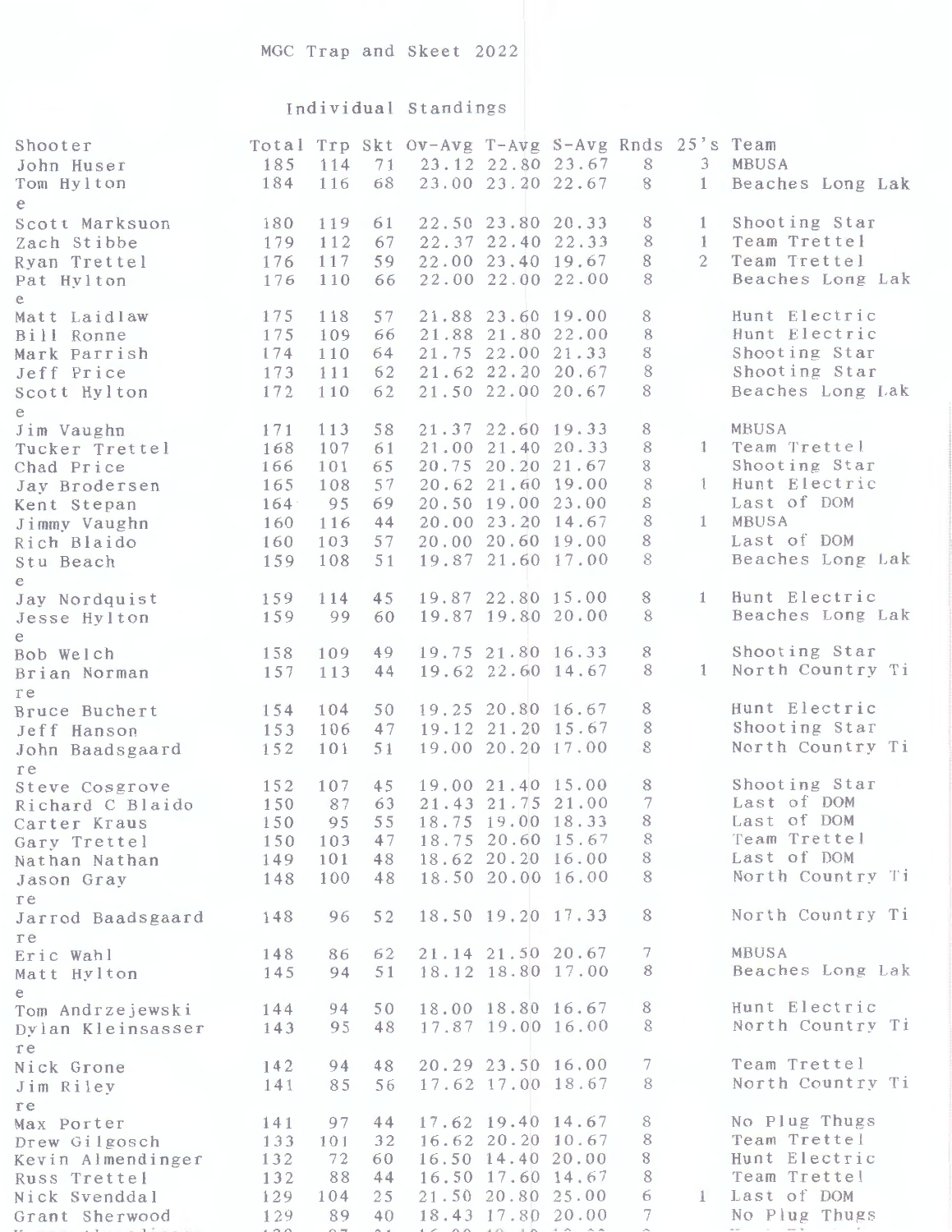| Charles Porter      | 128      | 93       | 35       |             | 16.00 18.60 11.67 |       | 8                        | No Plug Thugs    |
|---------------------|----------|----------|----------|-------------|-------------------|-------|--------------------------|------------------|
| Mike Buckman        | 125      | 102      | 23       |             | 17.86 20.40 11.50 |       | 7                        | No Plug Thugs    |
| Gary Stommel        | 123      | 80       | 43       |             | 15.37 16.00 14.33 |       | 8                        | Hunt Electric    |
| Nick Peterson       | 121      | 96       | 25       |             | 15.12 19.20       | 8.33  | 8                        | North Country Ti |
| re                  |          |          |          |             |                   |       |                          |                  |
| Jon Fiscus          | 121      | 75       | 46       |             | 15.12 15.00 15.33 |       | 8                        | Shooting Star    |
| Chad Ramsey         | 118      | 86       | 32       |             | 16.86 17.20 16.00 |       | 7                        | North Country Ti |
| re                  |          |          |          |             |                   |       |                          |                  |
| Gordon Schue        | 117      | 67       | 50       |             | 14.62 13.40 16.67 |       | 8                        | Last of DOM      |
| Dave Krech          | 114      | 77       | 37       |             | 14.25 15.40 12.33 |       | 8                        | Last of DOM      |
| Tianna Baadsgaard   | 112      | 98       | 14       |             | 14.00 19.60 4.67  |       | 8                        | North Country Ti |
| re                  |          |          |          |             |                   |       |                          |                  |
| Cameron Burgess     | 112      | 84       | 28       |             | 16.00 16.80 14.00 |       | 7                        | Team Trettel     |
| Dan Osborne         | 108      | 81       | 27       |             | 13.50 16.20       | 9.00  | 8                        | No Plug Thugs    |
| Ricky Longrecher    | 105      | 62       | 43       |             | 21,00 20,67 21.50 |       | 5                        | Beaches Long Lak |
| e                   |          |          |          |             |                   |       |                          |                  |
| Caroline Cunningham | 92       | 68       | 24       |             | 11.50 13.60       | 8.00  | 8                        | North Country Ti |
| re                  |          |          |          |             |                   |       |                          |                  |
| Lucas Fiscus        | 91       | 65       | 26       |             | 11.37 13.00       | 8.67  | 8                        | Shooting Star    |
| Dale Trettel        | 91       | 62       | 29       |             | $15.17$ $15.50$   | 14.50 | 6                        | Team Trettel     |
| Harrison Porter     | 84       | 71       | 13       | 14.00 17.75 |                   | 6.50  | 6                        | No Plug Thugs    |
| Kody Samuelson      | 79       | 46       | 33       |             | 19.75 23.00       | 16.50 | 4                        | MBUSA            |
| Chris Chris         | 69       | 56       | 13       |             | 9.86 11.20        | 6.50  | $\overline{\phantom{a}}$ | Hunt Electric    |
| Nick Nagel          | 67       | 53       | 14       |             | 11.17 13.25       | 7.00  | 6                        | No Plug Thugs    |
| Steve Klein         | 65       | 45       | 20       | 21.67       | 22.50             | 20.00 | 3                        | MBUSA            |
| Scot Hopper         | 62       | 62       | $\Omega$ |             | 20.67 20.67       | 0.00  | 3                        | <b>MBUSA</b>     |
| Tony Colombo        | 25       | 25       | $\Omega$ |             | 12.50 12.50       | 0.00  | $\overline{c}$           | Last of DOM      |
| Mark Colombo        | 19       | 19       | $\Omega$ | 9.50        | 9.50              | 0.00  | $\overline{2}$           | Last of DOM      |
| Bruce Halverson     | $\theta$ | $\Omega$ | $\Omega$ | 0.00        | 0.00              | 0.00  | $\theta$                 | MBUSA            |